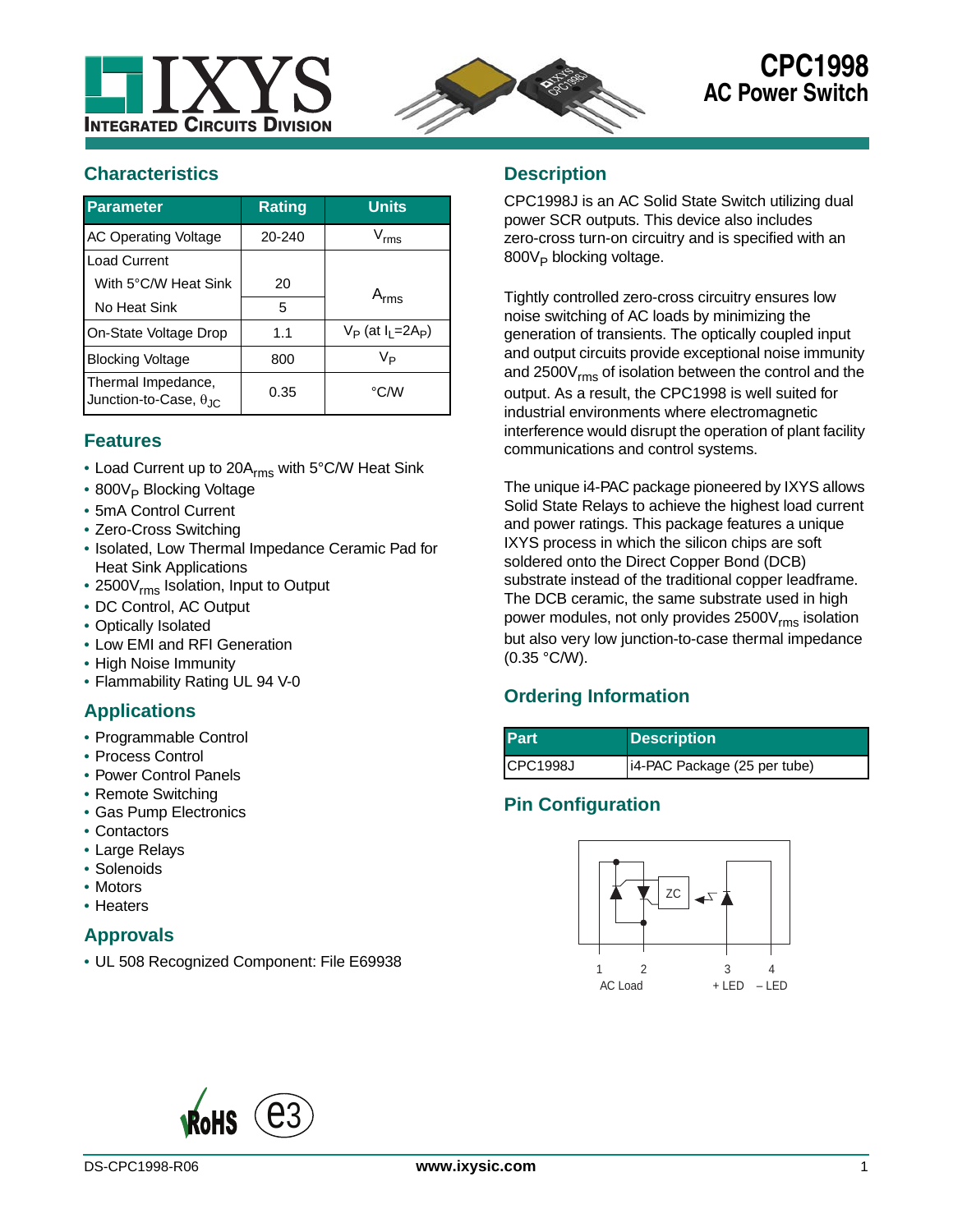## **1 Specifications**

#### **1.1 Absolute Maximum Ratings @ 25°C**

| <b>Symbol</b>                                        | <b>Min</b> | <b>Max</b> | <b>Units</b>   |
|------------------------------------------------------|------------|------------|----------------|
| <b>Blocking Voltage</b>                              |            | 800        | V <sub>Р</sub> |
| Reverse Input Voltage                                |            | 5          | V              |
| <b>Input Control Current</b>                         |            | 50         | mA             |
| Peak (10ms)                                          |            |            | Α              |
| Input Power Dissipation <sup>1</sup>                 |            | 150        | mW             |
| Total Power Dissipation <sup>2</sup>                 |            | 3.5        | W              |
| 1 <sup>2</sup> t for Fusing<br>(1/2 Sine Wave, 60Hz) |            | 200        | $A^2S$         |
| Isolation Voltage, Input to Output                   |            | 2500       | $V_{\rm rms}$  |
| ESD, Human Body Model                                |            | 8          | kV             |
| <b>Operational Temperature</b>                       | - 40       | $+85$      | °C             |
| Storage Temperature                                  | 40         | $+125$     | °C             |

1 Derate linearly 1.33mW / °C.

2 Free air, no heat sink.

#### **1.2 Electrical Characteristics @ 25°C**

*Absolute maximum ratings are stress ratings. Stresses in excess of these ratings can cause permanent damage to the device. Functional operation of the device at conditions beyond those indicated in the operational sections of this data sheet is not implied.* 

*Typical values are characteristic of the device at +25°C, and are the result of engineering evaluations. They are provided for information purposes only, and are not part of the manufacturing testing requirements.*

| <b>Parameter</b>                                      | <b>Conditions</b>                      | <b>Symbol</b>            | <b>Minimum</b>           | <b>Typical</b>               | <b>Maximum</b> | <b>Units</b>             |
|-------------------------------------------------------|----------------------------------------|--------------------------|--------------------------|------------------------------|----------------|--------------------------|
| <b>Output Characteristics</b>                         |                                        |                          |                          |                              |                |                          |
| Load Current                                          |                                        |                          |                          |                              |                |                          |
| Continuous                                            | No Heat Sink, $V_1 = 20 - 240 V_{rms}$ | I <sub>L</sub>           | 0.1                      |                              | 5              |                          |
| Continuous                                            | T <sub>C</sub> =25°C                   |                          | 0.1                      | ÷,                           | 50             | $A_{rms}$                |
| Maximum Surge Current                                 | 1/2 Sine Wave, 60Hz                    | Ιp                       |                          |                              | 150            | A                        |
| Off-State Leakage Current                             | $V_1 = 800V$                           | <b>ILEAK</b>             | $\overline{\phantom{a}}$ |                              | 100            | μA <sub>P</sub>          |
| On-State Voltage Drop <sup>1</sup>                    | l <sub>l</sub> =2A <sub>P</sub>        |                          |                          | 0.85                         | 1.1            | $V_{\mathsf{P}}$         |
| Off-State dV/dt                                       | l <sub>F</sub> =0mA                    | dV/dt                    | 1000                     |                              |                | $V/\mu s$                |
| <b>Switching Speeds</b>                               |                                        |                          |                          |                              |                |                          |
| Turn-On                                               | $I_F = 5mA$                            | $t_{on}$                 |                          |                              | 0.5            |                          |
| Turn-Off                                              |                                        | $t_{off}$                | -                        | $\qquad \qquad \blacksquare$ | 0.5            | cycles                   |
| Zero-Cross Turn-On Voltage <sup>2</sup>               | 1 <sup>st</sup> half-cycle             | $\overline{\phantom{a}}$ | $\overline{\phantom{a}}$ | 5                            | 20             | $\vee$                   |
|                                                       | subsequent half-cycle                  | $\overline{\phantom{a}}$ |                          |                              | 5              |                          |
| <b>Holding Current</b>                                |                                        | ŀн                       | ۰                        | 44                           | 50             | mA                       |
| Latching Current                                      | ÷.                                     | $\mathsf{I}_\mathsf{L}$  |                          | 48                           | 75             | mA                       |
| <b>Operating Frequency</b>                            |                                        | $\overline{\phantom{a}}$ | 20                       | $\overline{\phantom{a}}$     | 500            | Hz                       |
| Load Power Factor for Guaranteed Turn-On <sup>3</sup> | $f=60$ Hz                              | PF                       | 0.25                     | $\overline{\phantom{a}}$     |                | $\overline{\phantom{a}}$ |
| <b>Input Characteristics</b>                          |                                        |                          |                          |                              |                |                          |
| Input Control Current to Activate <sup>4</sup>        | $I_1 = 1A$ Resistive, f=60Hz           | ΙF                       | $\blacksquare$           | $\qquad \qquad \blacksquare$ | 5              | mA                       |
| <b>Input Dropout Voltage</b>                          |                                        |                          | 0.8                      |                              |                | $\vee$                   |
| Input Voltage Drop                                    | $I_F = 5mA$                            | $V_F$                    | 0.9                      | 1.2                          | 1.5            | $\vee$                   |
| Reverse Input Current                                 | $V_R = 5V$                             | ΙR                       | $\overline{\phantom{a}}$ |                              | 10             | μA                       |
| <b>Input/Output Characteristics</b>                   |                                        |                          |                          |                              |                |                          |
| Capacitance, Input-to-Output                          | $V_{10} = 0V$ , f=1MHz                 | $C_{10}$                 |                          |                              | $\mathbf{3}$   | pF                       |

 $\frac{1}{6}$  Tested at a peak value equivalent.

 $\frac{2}{3}$  Zero-cross first half-cycle  $\frac{2}{3}$  < 100Hz.

<sup>3</sup> Snubber circuits may be required at low power factors.<br><sup>4</sup> For high-noise environments, or high-frequency operation (>60Hz), or for applications with a high inductive load, a minimum LED<br>drive current of 10mA is recomm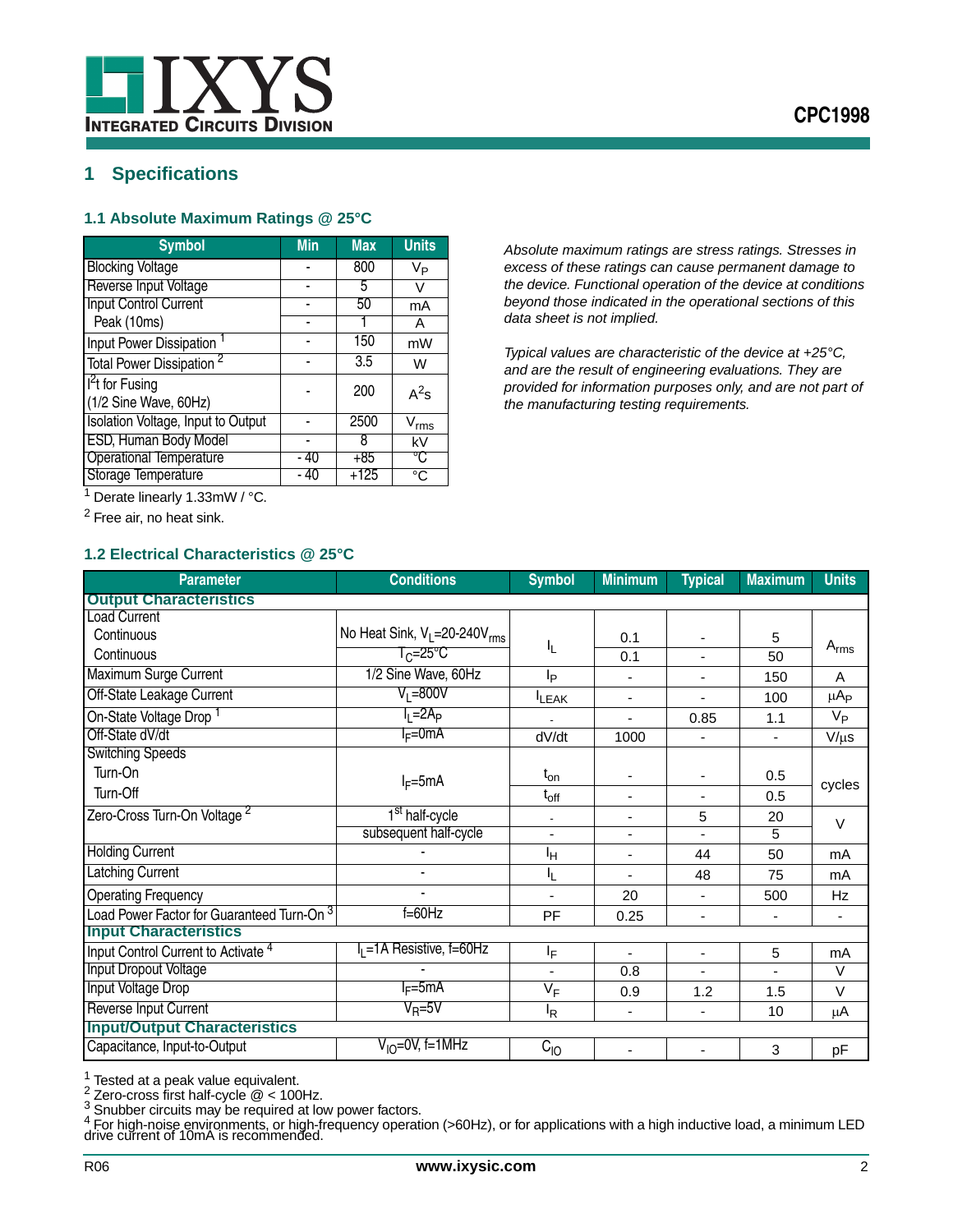

### **2 Thermal Characteristics**

| <b>Parameter</b>                        | <b>Conditions</b> | <b>Symbol</b> | Rating          | <b>Units</b> |
|-----------------------------------------|-------------------|---------------|-----------------|--------------|
| Thermal Impedance (Junction to Case)    |                   | AΊC           | 0.35            | °C/W         |
| Thermal Impedance (Junction to Ambient) | Free Air          | $\theta_{JA}$ | 33              | °C/W         |
| Junction Temperature (Operating)        |                   |               | $-40$ to $+125$ | $\sim$       |

#### **2.1 Thermal Management**

Device high current characterization was performed using Kunze heat sink KU 1-159, phase change thermal interface material KU-ALC 5, and transistor clip KU 4-499/1. This combination provided an approximate junction-to-ambient thermal impedance of 12.5°C/W.

#### **2.2 Heat Sink Calculation**

Higher load currents are possible by using lower thermal impedance heat sink combinations.

#### **Heat Sink Rating**

$$
\theta_{\text{CA}} = \frac{(\mathsf{T}_{\text{J}} - \mathsf{T}_{\text{A}})}{\mathsf{P}_{\text{D}}} - \theta_{\text{JC}}
$$

 $T_{j}$  = Junction Temperature (°C),  $T_{j}$  ≤ 125°C \*  $T_{\text{A}}$  = Ambient Temperature (°C)  $\hat{\theta}_{\text{IC}}$  = Thermal Impedance, Junction to Case (°C/W) = 0.35°C/W  $\widetilde{\theta_{CA}}$  = Thermal Impedance of Heat Sink & Thermal Interface Material , Case to Ambient (°C/W)  $\overline{P}_D^{\text{max}}$  = On-State Voltage (V<sub>rms</sub>) • Load Current (A<sub>rms</sub>)

\* Elevated junction temperature reduces semiconductor lifetime.

 **NOTE:** The exposed surface of the DCB substrate is not to be soldered.

#### **2.3 Thermal Performance Data**

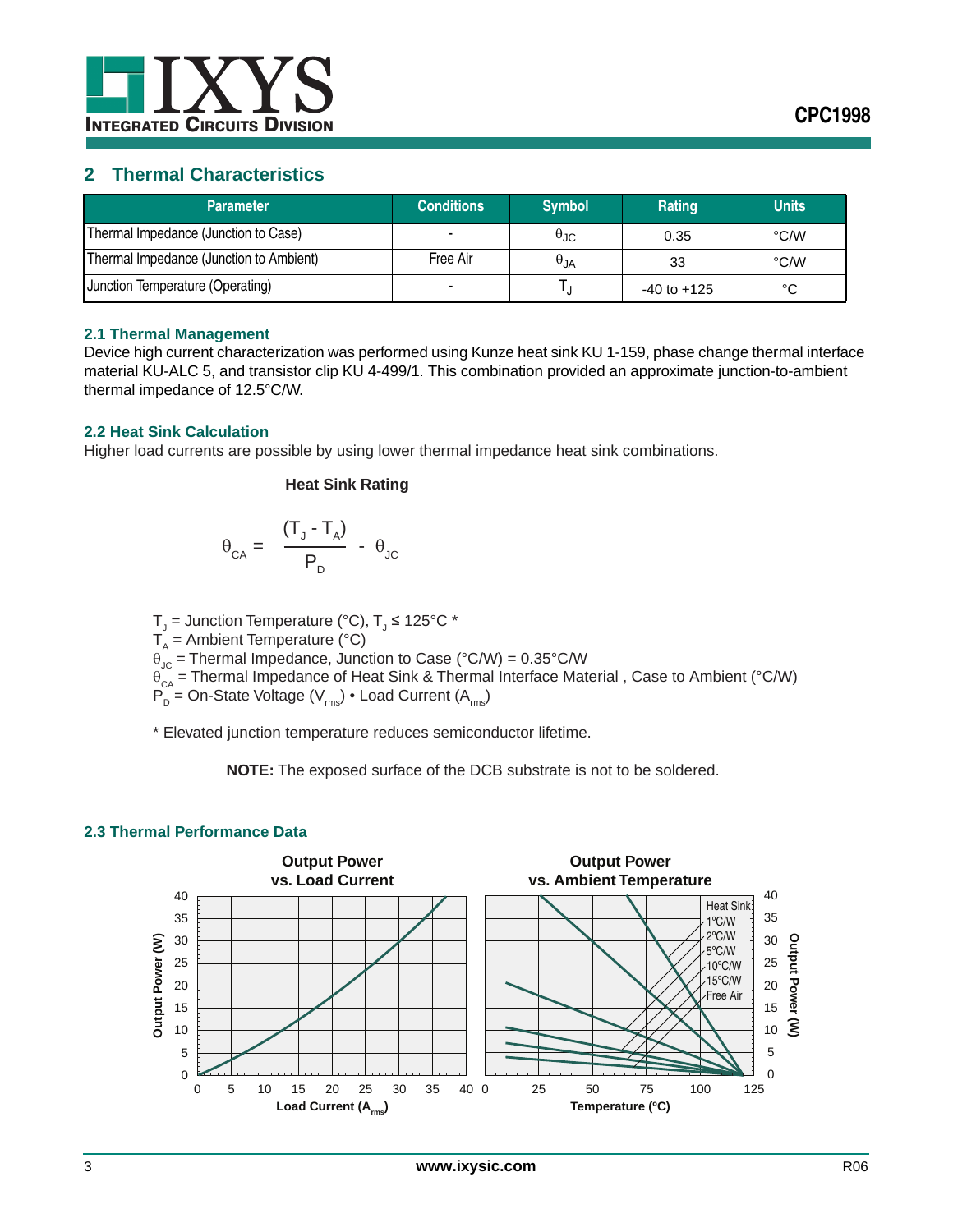

**CPC1998**

## **3 Performance Data\***















**Temperature (ºC)** -40 -20 0 20 40 60 80 100







\*Unless otherwise noted, data presented in these graphs is typical of device operation at 25ºC. For guaranteed parameters not indicated in the written specifications, please contact our application department.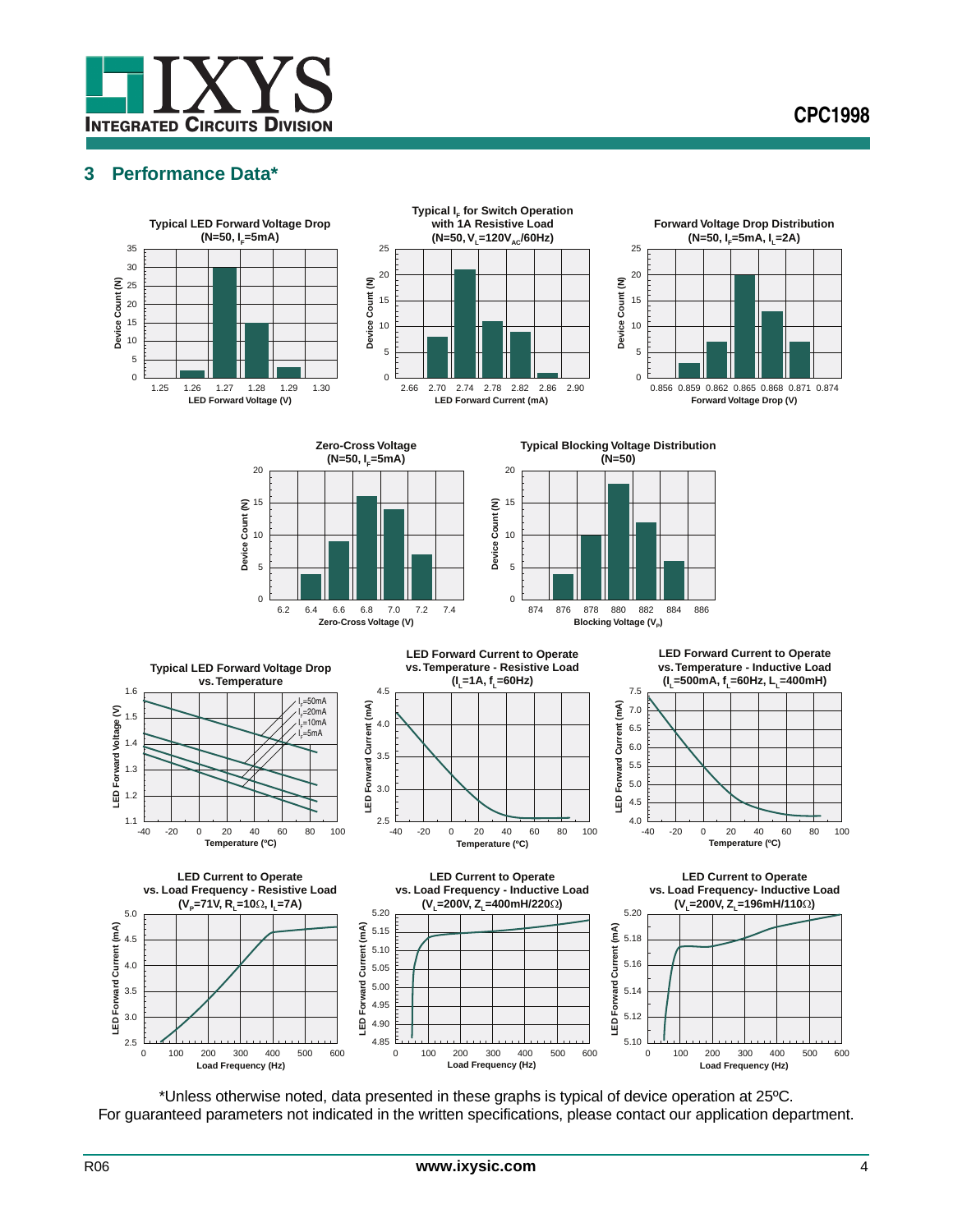

**CPC1998**













╥



\*Unless otherwise noted, data presented in these graphs is typical of device operation at 25ºC. For guaranteed parameters not indicated in the written specifications, please contact our application department.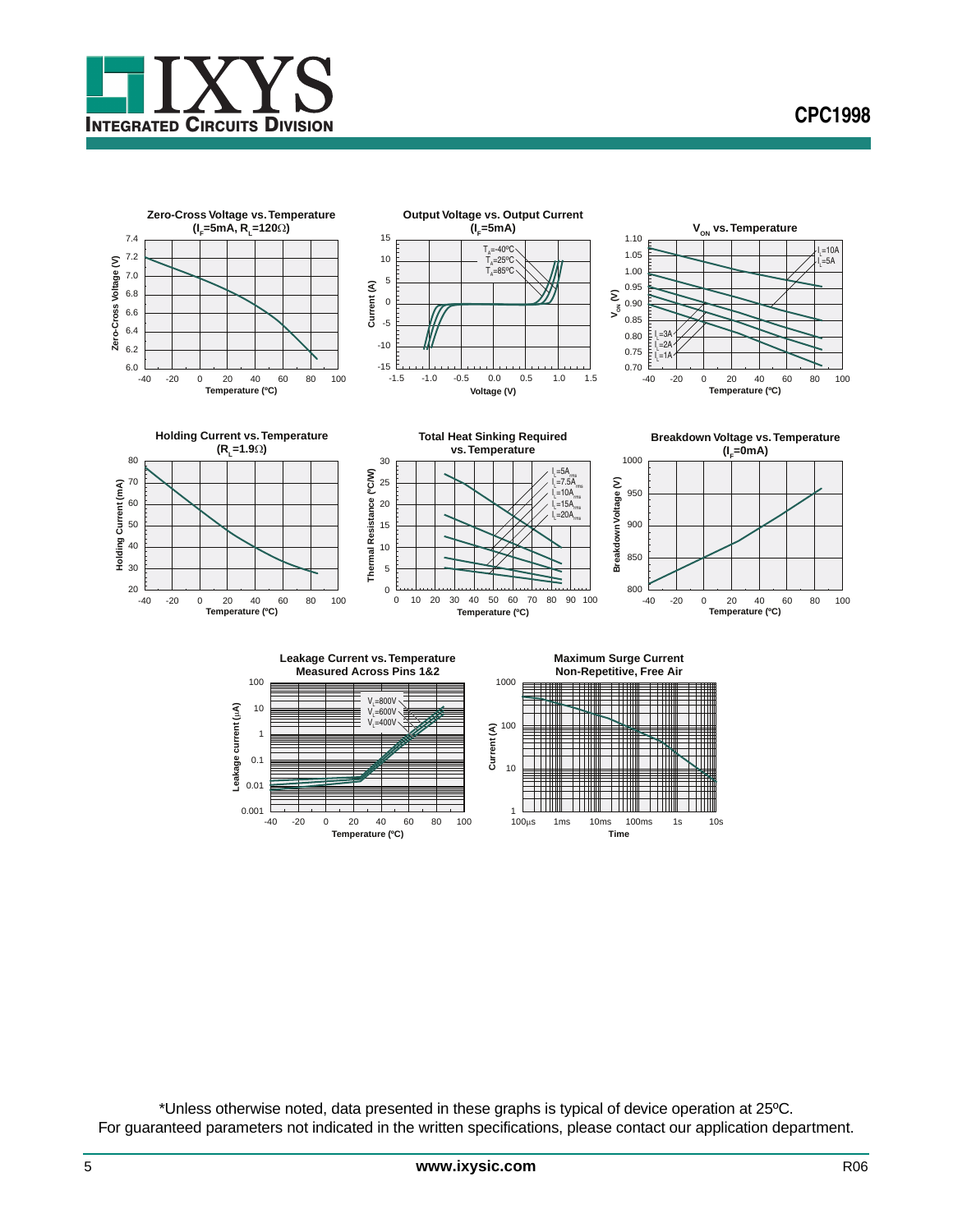## **4 Manufacturing Information**

#### **4.1 Moisture Sensitivity**



All plastic encapsulated semiconductor packages are susceptible to moisture ingression. IXYS Integrated Circuits classifies its plastic encapsulated devices for moisture sensitivity according to the latest version of the joint industry standard, **IPC/JEDEC J-STD-020**, in force at the time of product evaluation. We test all of our products to the maximum conditions set forth in the standard, and guarantee proper operation of our devices when handled according to the limitations and information in that standard as well as to any limitations set

forth in the information or standards referenced below.

Failure to adhere to the warnings or limitations as established by the listed specifications could result in reduced product performance, reduction of operable life, and/or reduction of overall reliability.

This product carries a **Moisture Sensitivity Level (MSL)** classification as shown below, and should be handled according to the requirements of the latest version of the joint industry standard **IPC/JEDEC J-STD-033**.

| <b>Device</b>   | <b>Moisture Sensitivity Level (MSL) Classification</b> |
|-----------------|--------------------------------------------------------|
| <b>CPC1998J</b> | MSL                                                    |

#### **4.2 ESD Sensitivity**



This product is **ESD Sensitive**, and should be handled according to the industry standard **JESD-625**.

#### **4.3 Soldering Profile**

Provided in the table below is the Classification Temperature  $(T<sub>C</sub>)$  of this product and the maximum dwell time the body temperature of this device may be  $(T_C - 5)^{\circ}C$  or greater. The classification temperature sets the Maximum Body Temperature allowed for this device during lead-free reflow processes. For through-hole devices, and any other processes, the guidelines of **J-STD-020** must be observed.

| Device   | <b>Classification Temperature <math>(T_C)</math></b> | Dwell Time $(t_n)$ | <b>Max Reflow Cycles</b> |
|----------|------------------------------------------------------|--------------------|--------------------------|
| CPC1998J | 245°C                                                | 30 seconds         |                          |

**NOTE:** The exposed surface of the DCB substrate is not to be soldered.

#### **4.4 Board Wash**

IXYS Integrated Circuits recommends the use of no-clean flux formulations. Board washing to reduce or remove flux residue following the solder reflow process is acceptable provided proper precautions are taken to prevent damage to the device. These precautions include but are not limited to: using a low pressure wash and providing a follow up bake cycle sufficient to remove any moisture trapped within the device due to the washing process. Due to the variability of the wash parameters used to clean the board, determination of the bake temperature and duration necessary to remove the moisture trapped within the package is the responsibility of the user (assembler). Cleaning or drying methods that employ ultrasonic energy may damage the device and should not be used. Additionally, the device must not be exposed to flux or solvents that are Chlorine- or Fluorine-based.

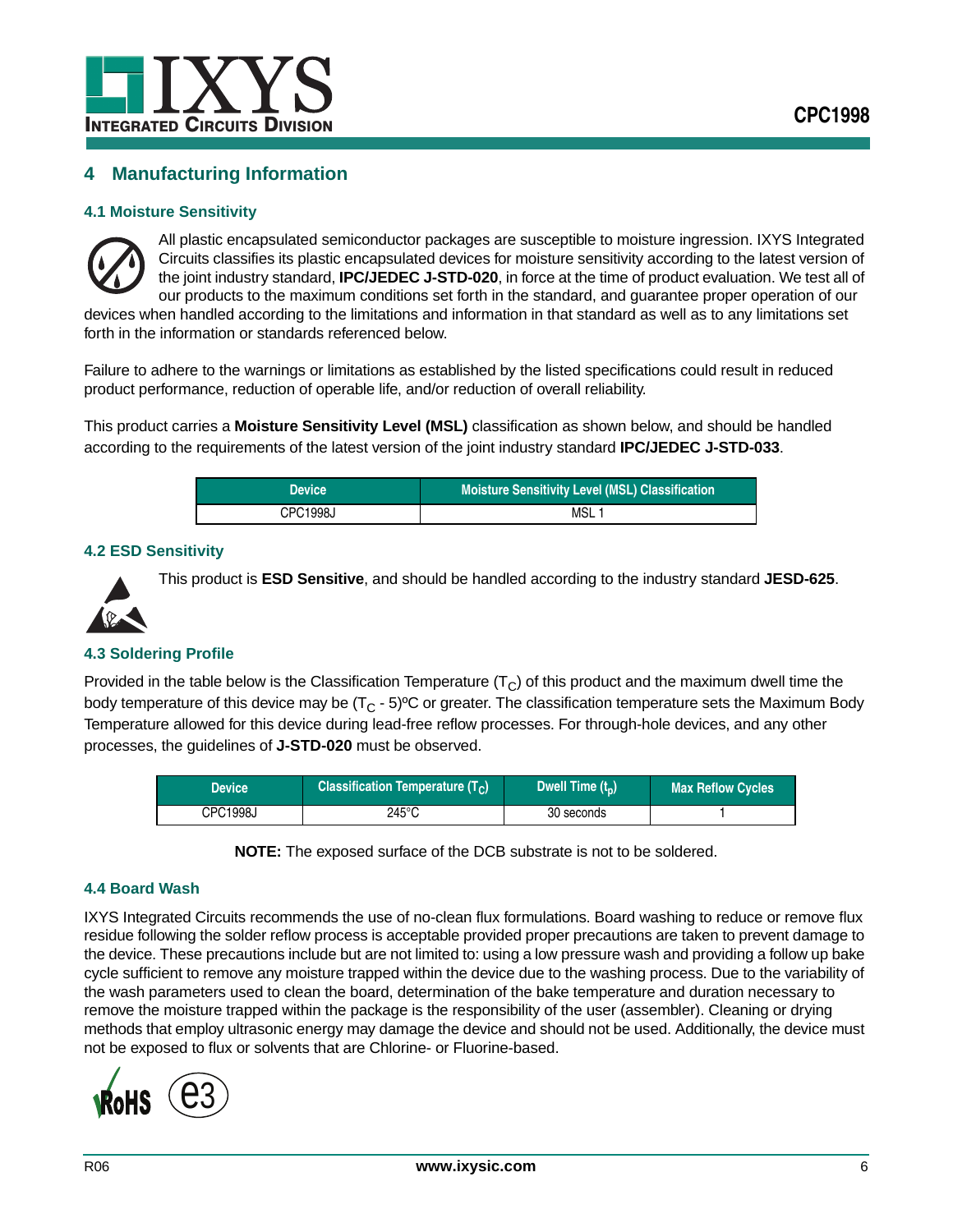

#### **4.5 Mechanical Dimensions**



**NOTE:** Metallized external surface of DCB substrate maintains 2500V<sub>rms</sub> isolation to device internal structure and all external pins.

## **For additional information please visit our website at: www.ixysic.com**

IXYS Integrated Circuits makes no representations or warranties with respect to the accuracy or completeness of the contents of this publication and reserves the right to make changes to specifications and product descriptions at any time without notice. Neither circuit patent licenses nor indemnity are expressed or implied. Except as set forth in IXYS Integrated Circuits' Standard Terms and Conditions of Sale, IXYS Integrated Circuits assumes no liability whatsoever, and disclaims any express or implied warranty, relating to its products including, but not limited to, the implied warranty of merchantability, fitness for a particular purpose, or infringement of any intellectual property right.

The products described in this document are not designed, intended, authorized or warranted for use as components in systems intended for surgical implant into the body, or in other applications intended to support or sustain life, or where malfunction of IXYS Integrated Circuits' product may result in direct physical harm, injury, or death to a person or severe property or<br>environmental damage. IXYS

> Specification: DS-CPC1998-R06 ©Copyright 2018, IXYS Integrated Circuits All rights reserved. Printed in USA. 6/29/2018